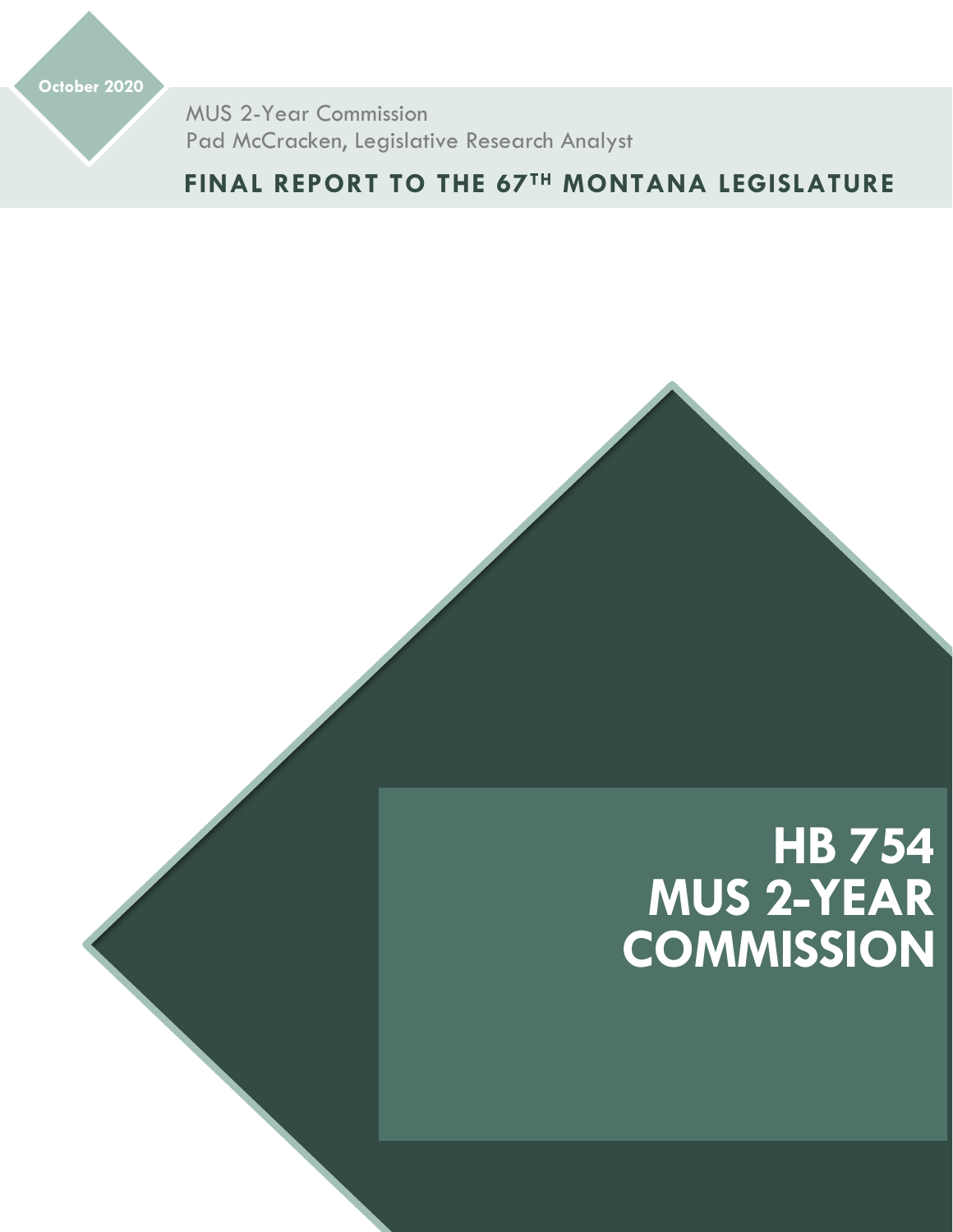# 2019-2020 HB 754 MUS 2-YEAR COMMISSION MEMBERS

Before the close of each legislative session, the House and Senate leadership appoint lawmakers to interim committees. The members of the Education Interim Committee, like most other interim committees, serve one 20-month term. Members who are reelected to the Legislature, subject to overall term limits and if appointed, may serve again on an interim committee. This information is included to comply with 2-15-155, MCA.

| Sen. Dee Brown                                           | dee.brown@mtleg.gov         |
|----------------------------------------------------------|-----------------------------|
| Sen. Fred Thomas                                         | fred.thomas@mtleg.gov       |
| Sen. Margie MacDonald                                    | margie.macdonald@mtleg.gov  |
| Sen. Edie McClafferty (Vice-Chair)                       | edie.mcclafferty@gmail.com  |
| Rep. John Fuller                                         | john.fuller@mtleg.gov       |
| Rep. Sue Vinton (Chair)                                  | sue.vinton@mtleg.gov        |
| Rep. Jacob Bachmeier                                     | jbachmeier4hd28@gmail.com   |
| <b>Rep. Bradley Hamlett</b>                              | $s$ enatorhamlett@gmail.com |
| Paul Tuss (BOR)                                          | ptuss@bearpaw.org           |
| Casey Lozar (BOR)                                        | regentlozar@montana.edu     |
| Madalyn Quinlan (BPE)                                    | madquinlan@bresnan.net      |
| <b>Taylor Blossom (Associated Students)</b>              | asmsupres@montana.edu       |
| Rep. Llew Jones (GOV)                                    | ljones@mtbus.net            |
| Dr. Sandra Boham (GOV-tribal college)                    | sandra boham@skc.edu;       |
| John Mercer (public member appointed by Speaker Hertz)   | johnamercer@centurytel.net  |
| Joe Billion (public member appointed by President Sales) | $b$ ozemanjoe $@$ gmail.com |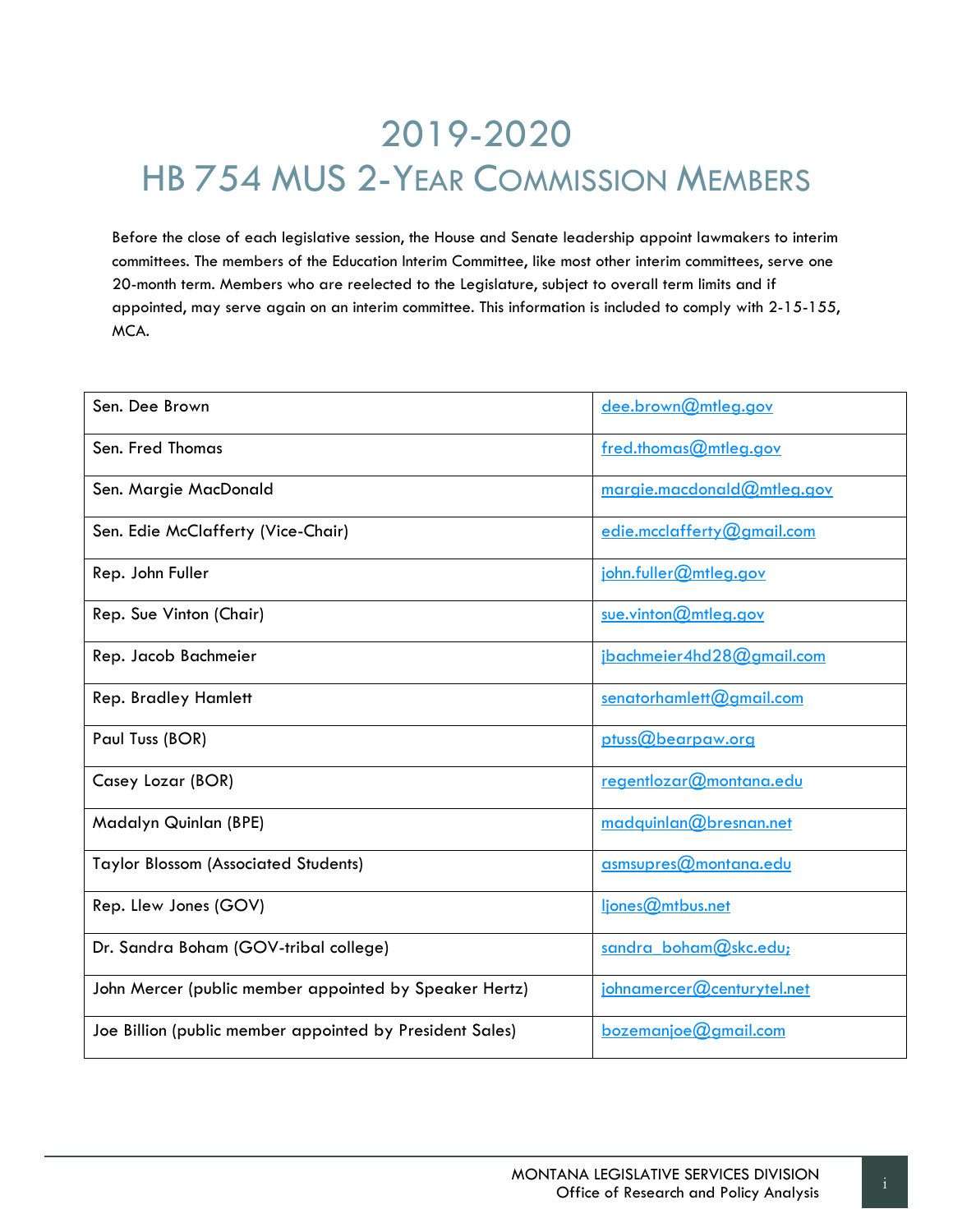

P.O. Box 201706 Helena, MT 59620-1706 Phone: (406) 444-3064 Fax: (406) 444-3971 Website: [leg.mt.gov/committees/other-groups/mus-2-year-commission/](https://leg.mt.gov/committees/other-groups/mus-2-year-commission/)

**2019-2020 MUS 2-Year Commission Laura Sankey Keip, Attorney | Pad McCracken, Legislative Research Analyst |Veronica Sullivan, Secretary**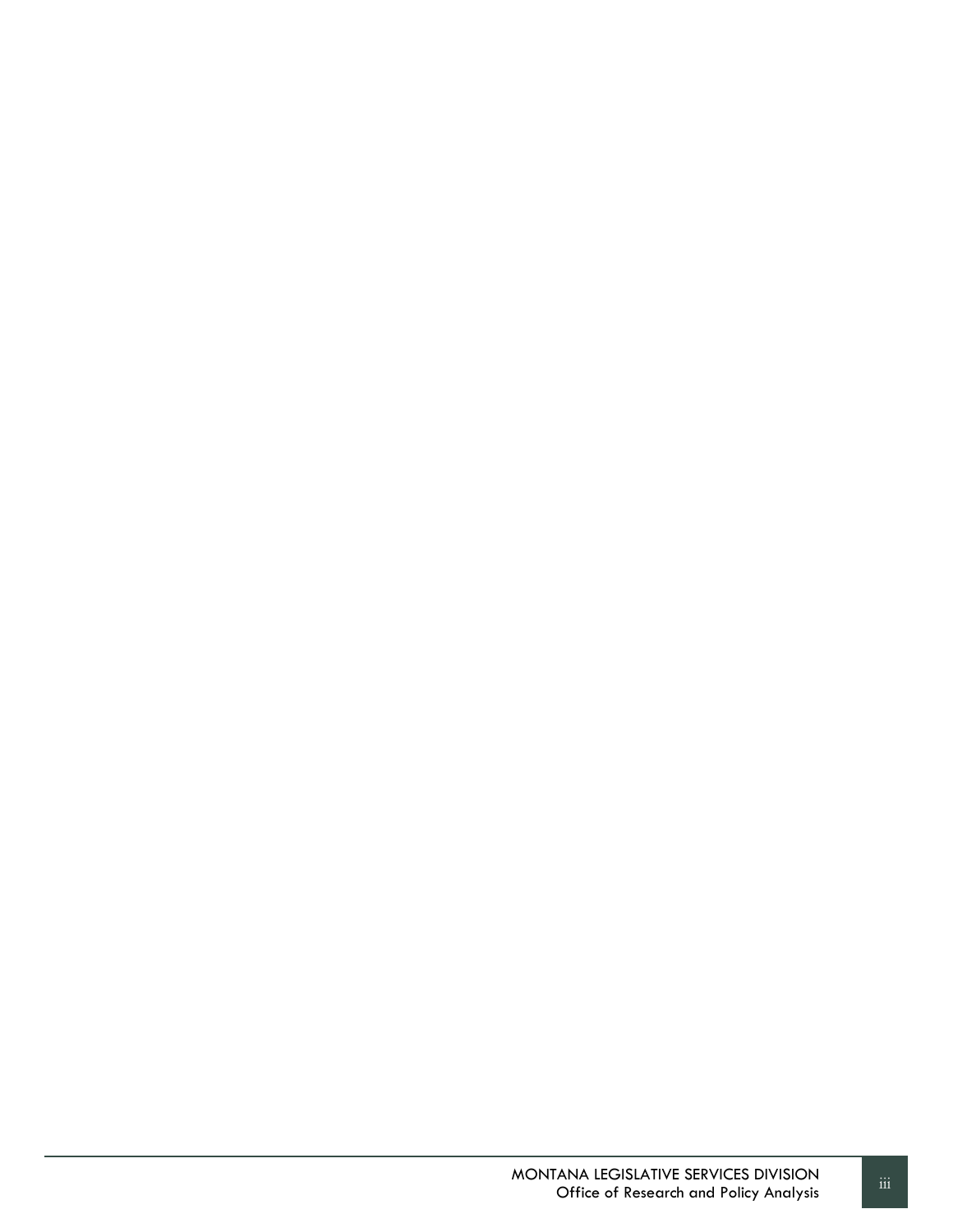#### This report is a summary of the work of the 2019-2020 HB 754 MUS 2-

Year Commission. Members received additional information and public testimony on the subject, and this report is an effort to highlight key information and the processes followed by the MUS 2-Year Commission in reaching its conclusions. To review additional information, including audio minutes, and exhibits, visit the MUS 2-Year Commission website: [https://leg.mt.gov/committees/other-groups/mus-2](https://leg.mt.gov/committees/other-groups/mus-2-year-commission/) [year-commission/](https://leg.mt.gov/committees/other-groups/mus-2-year-commission/)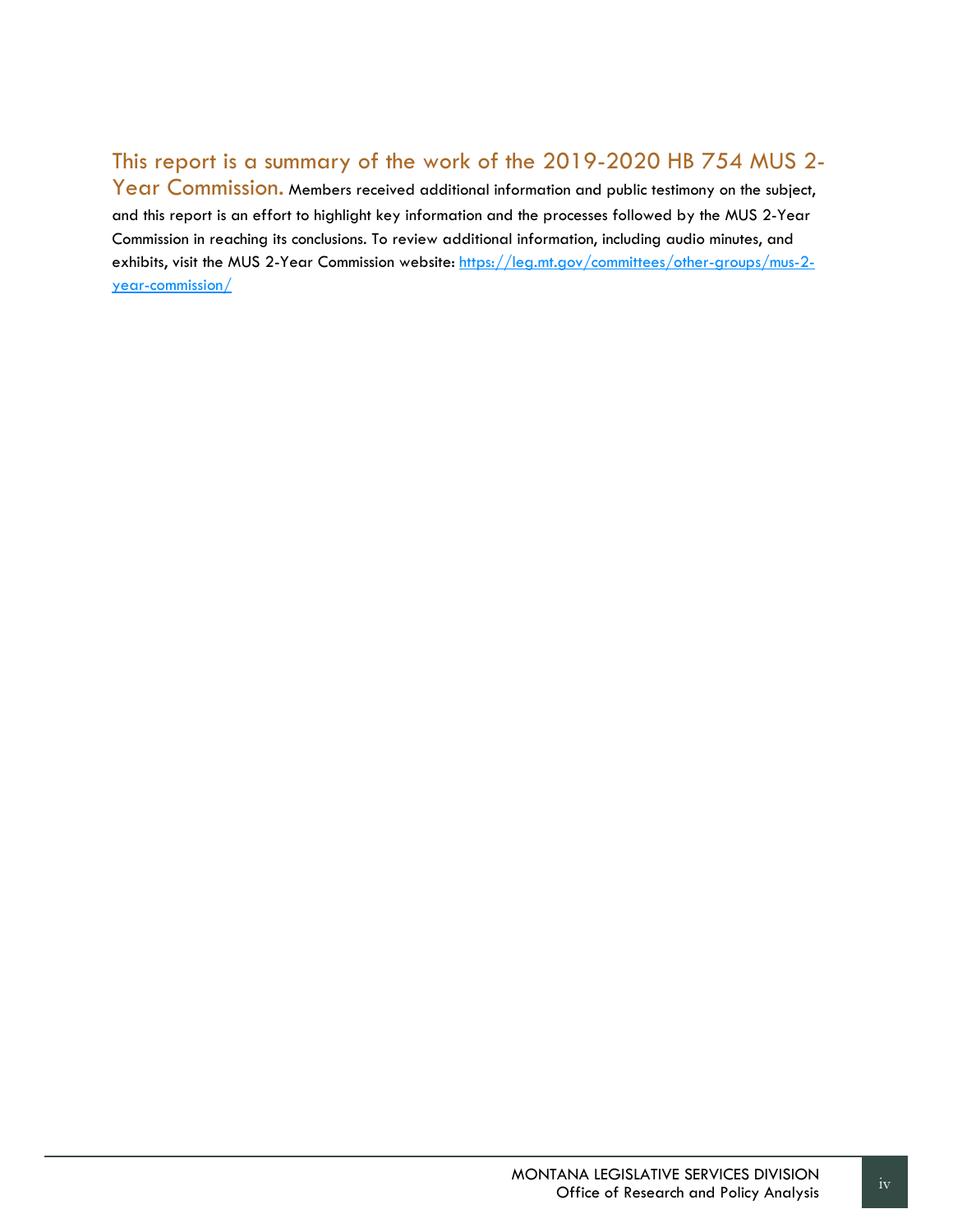### **MUS 2-YEAR COMMISSION: FINAL REPORT TO THE 2021 LEGISLATURE**

## THE COMMISSION'S WORK

The MUS 2-Year Commission was created by House [Bill 754](https://leg.mt.gov/bills/2019/billhtml/HB0754.htm) (Vinton; 2019) and is technically called the Montana University System 2-Year Restructuring Review Commission. The restructuring refers to the incorporation in 1995 of what were historically known as "vo-tech centers" into the Montana University System (MUS) and are now known by various names as 2-year campuses. See graphic on page 8.

The commission was tasked with reviewing the reasons for the 1995 restructure and considering whether a different structure might strengthen 2-year postsecondary education in Montana and, in particular, career and technical education (CTE).

In many ways the need for a well-aligned and nimble workforce development system is more vital than ever to ensure a strong Montana, and 2-year campuses will certainly play a central role.

At the beginning of the 2019-2020 interim, Montana's

economy was generally thriving, and unemployment was at a near record low with the main economic concern being a shortage of skilled workers. Strengthening workforce training and better aligning industry and education were central in many policy conversations. While much in our world and economy changed in the Spring of 2020 with COVID-19 and unemployment increased dramatically, in many ways the need for a well-aligned and nimble workforce development system is more vital than ever to ensure a strong Montana, and 2-year campuses will certainly play a central role.

The commission held seven meetings over the course of the interim, and it heard from representatives of Montana's 2-year campuses as well as from the community and tribal colleges, the Office of the Commissioner of Higher Education, the Department of Labor and Industry, the Montana Chamber of Commerce, and multiple industry sectors. After reviewing the history of vocational education in [Montana and the 1995 restructuring](https://leg.mt.gov/content/Committees/Interim/2019-2020/HB-754-MUS-2-Year-Commission/Nov-2019/Memo-vo-tech-history.pdf) and hearing from 2-year campus leaders, the commission pivoted from considering changes to the governance structure to examining ways to strengthen 2-year programs and especially CTE programs within the current structure. This pivot is reflected in the commission's work and its findings and recommendations on pages 6-7.

This short report will focus on the commission's findings and recommendations; for a full record of the commission's work, including a list of commission members, links to documents and presentations, and meeting minutes and videos, please go to [https://leg.mt.gov/committees/other-groups/mus-2-year](https://leg.mt.gov/committees/other-groups/mus-2-year-commission/)[commission/.](https://leg.mt.gov/committees/other-groups/mus-2-year-commission/)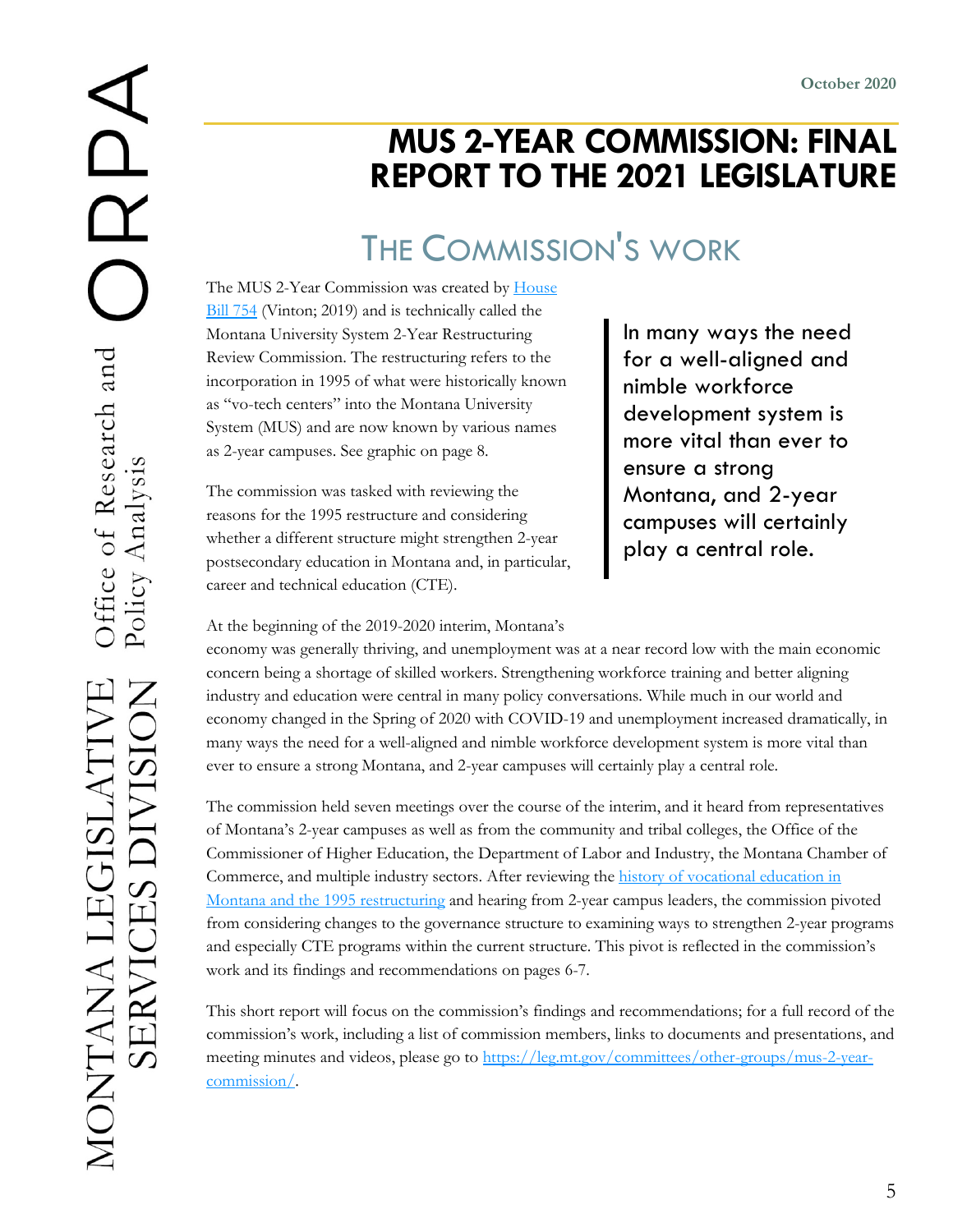#### Findings and Recommendations

When the findings (numbers) and recommendations (letters) below are not directed at a specific entity, the commission intends them to be directed at any of the potential policymakers and policy implementers with influence over 2-year postsecondary education in Montana.

#### **1. Students and 2-year campuses typically do not receive much financial support in pursuing/offering shorter-duration credential and noncredit workforce training programs.**

- a. Seek federal financial aid changes to allow Pell Grants and/or other forms of federal financial aid to support shorter-duration credential and noncredit workforce programs
- b. Find a way to provide state support for shorter-duration credential and noncredit workforce programs; consider restructuring the funding model to incentivize community and 2-year colleges to establish non-credit workforce training programs and acknowledge nontraditional students who attend part time as well as lifelong learners

#### **2. Postsecondary CTE programs often cost more to start and operate than non-CTE programs.**

- a. Encourage investment in providing start-up funds for 2-year campuses for new CTE programs that demonstrate industry need and support
- b. Provide more state support for higher-cost CTE programs at 2-year campuses

#### **3. With a rapidly changing economy and workplace, alignment between education and industry is essential and requires ongoing focus.**

- a. Encourage a sector partnership/industry alliance approach in aligning workforce and education to develop a skilled worker pipeline (like the Montana Photonics Industry Alliance); encourage the Department of Labor and Industry to utilize existing staff to support this effort; support industry recommendations for curriculum at K-12 and 2-year postsecondary programs
- b. Promote work-based learning opportunities for students
- c. Move to a postsecondary education system that includes and rewards credit and noncredit stackable, industry-recognized credentials, and other credentials, certificates, and degrees based on competency or proficiency standards; work-based learning; prior learning assessment; and learning, teaching, and assessment strategies using multiple technologies
- d. Encourage the Board of Regents to afford 2-year campuses greater flexibility in terms of program creation and expansion

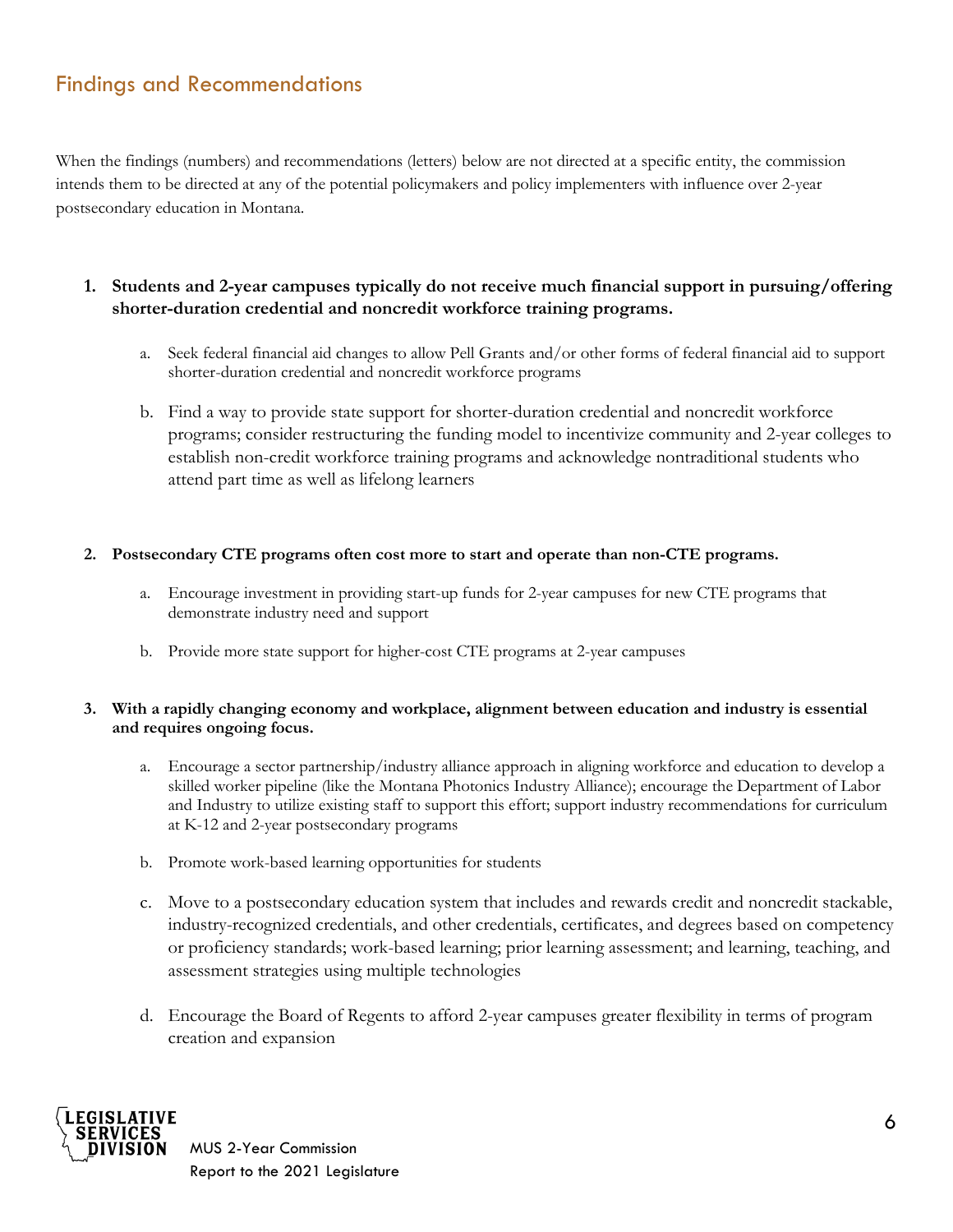#### **4. Too few students are aware of or encouraged to pursue postsecondary CTE programs at 2-year campuses.**

- a. Continue and expand collaborative statewide outreach efforts like the [College and Career Readiness Portal](https://www.reachhighermontana.org/) to increase postsecondary participation in associates degree programs, nondegree credential programs, and workforce training programs, including apprenticeship and military
- b. Consider the top four recommendations from the Montana Chamber of Commerce Workforce Development [Survey:](https://leg.mt.gov/content/Committees/Interim/2019-2020/HB-754-MUS-2-Year-Commission/Minutes/January-2020/MTCC%20Workforce%20Development%20Infographic%202020%20%5bPanels%5d.pdf)
	- i. Incentivize school districts to emphasize all career pathways
	- ii. Require school districts to incorporate workforce readiness skills into curriculum
	- iii. Strengthen career advising in middle school and high school
	- iv. Require business and economics education in middle school and high school
- c. Request that the Board of Public Education (BPE) examine the school counselor-to-pupil ratio
- d. Request that the BPE explore ways in which K-12 career counseling can be strengthened (can the model shared by Billings Public School be replicated in a way that strengthens career counseling while preserving or even enhancing school counselors' ability to provide noncareer counseling services?)
- e. Encourage the industry to advertise, recruit, and hire graduates from 2-year institutions

#### **5. Coordination between K-12 and the MUS could be improved, especially regarding CTE.**

- a. Strengthen dual enrollment opportunities for high school students pursuing postsecondary CTE programs and certifications
- b. Highlight and continue efforts at coordination, especially those like the Perkins V effort led by the Commissioner of Higher Education in partnership with the Office of Public Instruction, the Department of Labor and Industry, the Department of Commerce, and multiple private industry partners

#### **6. Vibrant workforce development programs at 2-year campuses provide a valuable long-term benefit to individuals and the state of Montana as a whole.**

a. Encourage appropriators (the Legislature, the Board of Regents, campuses) to view funding for workforce programs as an investment, "spending money to make/save money"